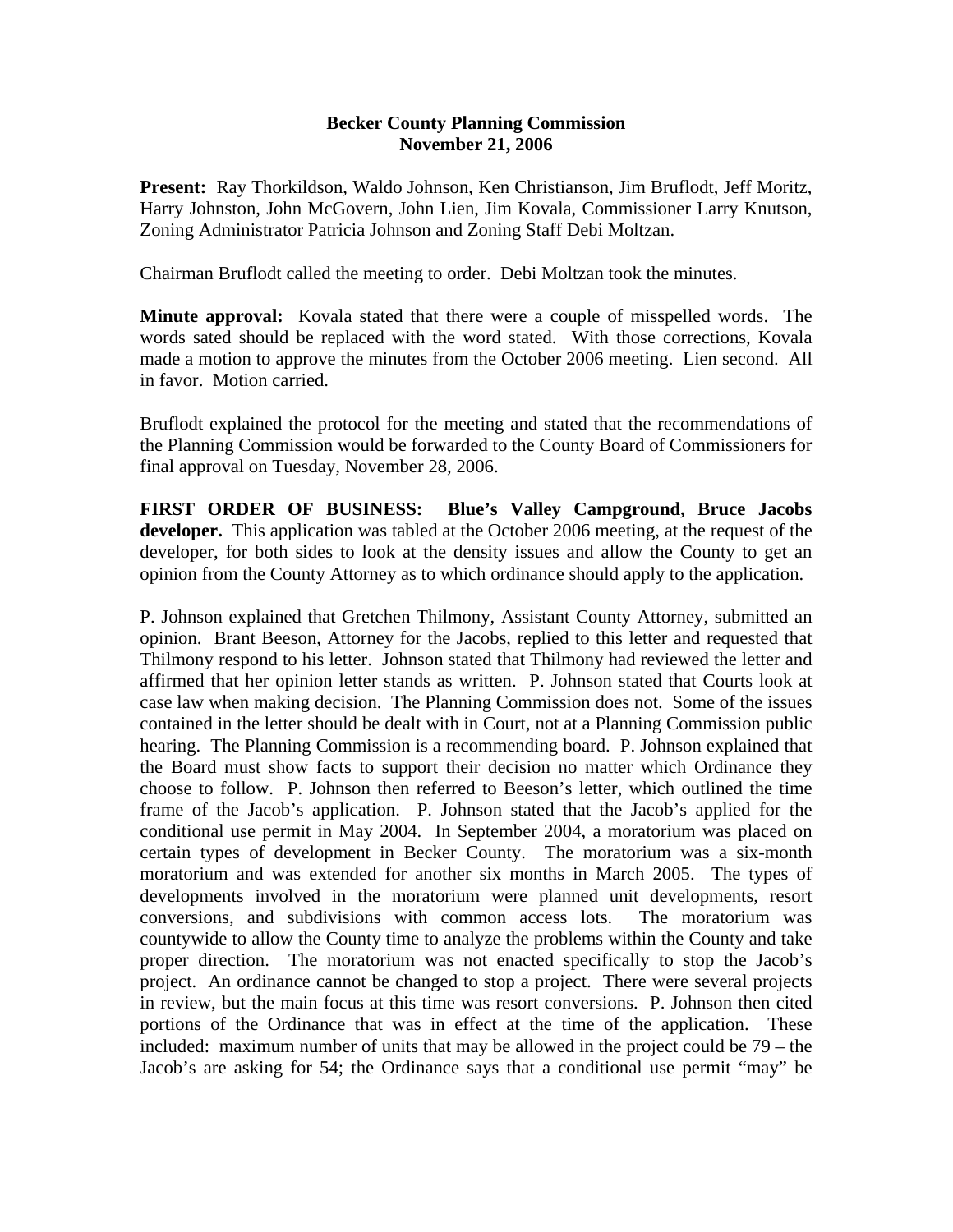allowed, not "shall" be allowed; At the time of application, the maximum number allowed is an option, not a given.

Brant Beeson stated that the City of Frazee is in full support of the application and representatives of the City will speak later. Beeson stated that it is unfortunate that there was not a response letter of further explanation from the County Attorney after his follow up letter to the County Attorney. Beeson stated that the Jacob's may or may not have vested rights, but the County can choose as to which Ordinance they choose to follow in this situation. Becker County has stated that the old Ordinance will apply; there is written documentation from the Zoning Office that the Ordinance in effect at the time of application will apply. Beeson then explained estoppels and how that applied to the Jacobs. The Jacob's acted in good faith, relying on the information from the County. The Jacob's could have asked for the maximum number of units but felt that this was a not good steward of the lake. But with the new Ordinance, that was recently passed; there will never be another campground in Becker County. Beeson then referred to a lake study done by the DNR regarding boat usage in Minnesota from 1986 until 2005. This study shows that boat activity has increased from people using public boat accesses. The study also showed that boat activity has decreased from people using commercial places (resorts, etc). Using the example of a 16 unit riparian subdivision, the amount of boats being used on the lake would not increase during the week and on the weekends, would add one boat. Applying this formula to the Jacob's campground, the number of boats added to the lake during the week would be one and the number of boats added to the lake during the weekend would be three. The campground will be monitored and ran by the Jacobs. This project has gone on for too long and needs to be resolved.

Bruflodt stated that, with the number of applications and the number of people attending the meeting, each person choosing to speak would have a three-minute time limit.

Speaking in favor of the application were:

Hank Luedtke, Frazee City Council – a letter of support has been written by the City of Frazee; this addition would be an asset to the City.

Ken Miosek, Frazee City Council – the City passed a resolution in favor of the project. The City has been working on a new comprehensive plan. A decent campground is needed in the area and this project will benefit the community and will compliment the comprehensive plan.

Rod Oswald – he has been working on the comprehensive plan for Frazee and the research he has done indicates that the new trend is for people to watch the water, not use the water. There are more people watching wildlife than football. The people of Frazee want this development. This is not a density issue. The lake can be flooded with the use of the public access.

Dawn King – this is a beautiful lake; we must share our beauty with others; when a campground is not allowed, no one else can enjoy the water and the lake.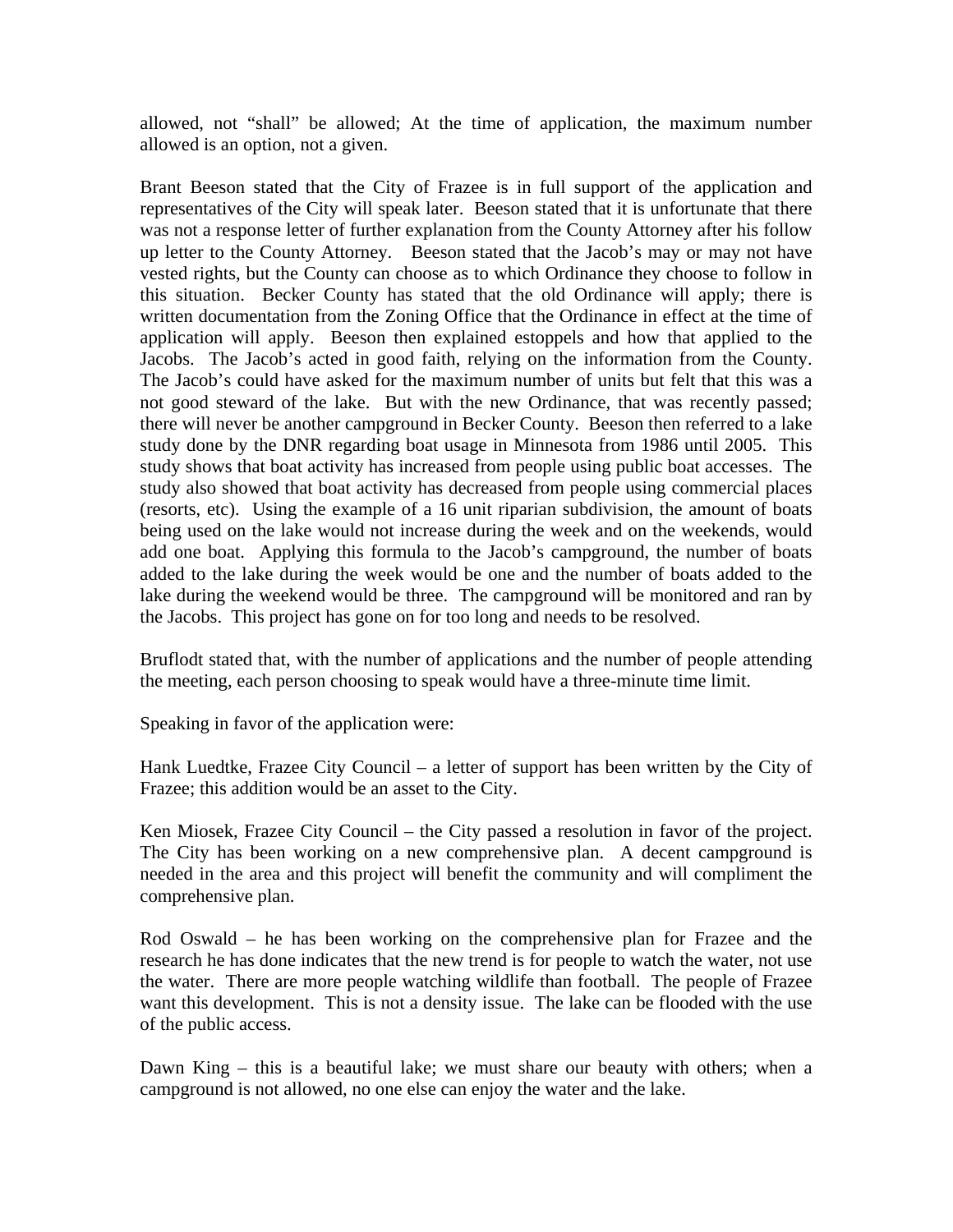Speaking in opposition of the application were:

Jim Peters, representing the Eagle Lake Group – The group requests denial of the application. Peters stated that the County Attorney gave the opinion, but Beeson stated the Attorney's Office did not review the specific facts of the file. During the EAW process, approval of the project is prohibited so the application could not be acted upon under the "old ordinance". Peter's stated that there is written correspondence showing that Jacobs was told that if he wanted more sites, he would have to make new application. The change in the project does not support estoppels.

Mike Murphy – explained the soil conditions of the area; explained the direction of water flow around Eagle Lake and explained the problems associated with that type of soil.

Christianson questioned if Murphy was opposed to any campground. Murphy stated that he was not opposed to a campground, but felt that everyone must be wise with development and that this development is on the worse type of construction ground.

Ron Jenson – a lot of people are not in favor of this application; we need to look and the future of the children and seniors in the area; money is not everything; the main thing is survival and the future.

Ross Bjorklund – there are two sides to every issue and does not want to see the community segregated; Jacob's does have the right to develop his property but fears for the value of his property; the value of a house is quite different than the value of a campground. Eagle Lake Road cannot handle any more traffic.

Joy Penney – the EAW committee has agreed with the concerns of the soil; the new ordinance addresses environmental concerns and those concerns were pushed aside when the County Board did not require the EIS; the Jacob's should have to apply for a new application with a revised plan to meet the new ordinance.

Jim Landbloom – lake pollution needs to be taken into consideration; the lake has no inlet or outlet; how many years will it take to make the lake poisonous?

There was no new written correspondence either for or against the application. At this time, testimony was closed.

The Board held further discussion. Knutson asked if the engineer could address Murphy's concerns about the soil conditions. Shane Kjellberg, engineer, gave a brief history of how a septic system works and is constructed. Kjellberg stated that Keith Ketter, licensed septic system designer and installer, has dug soil pits on site and designed the system that will work in those conditions. The system will be designed to protect the lake and ground water. The campground will be seasonal and the campground activity and usage will be during the best treatment times.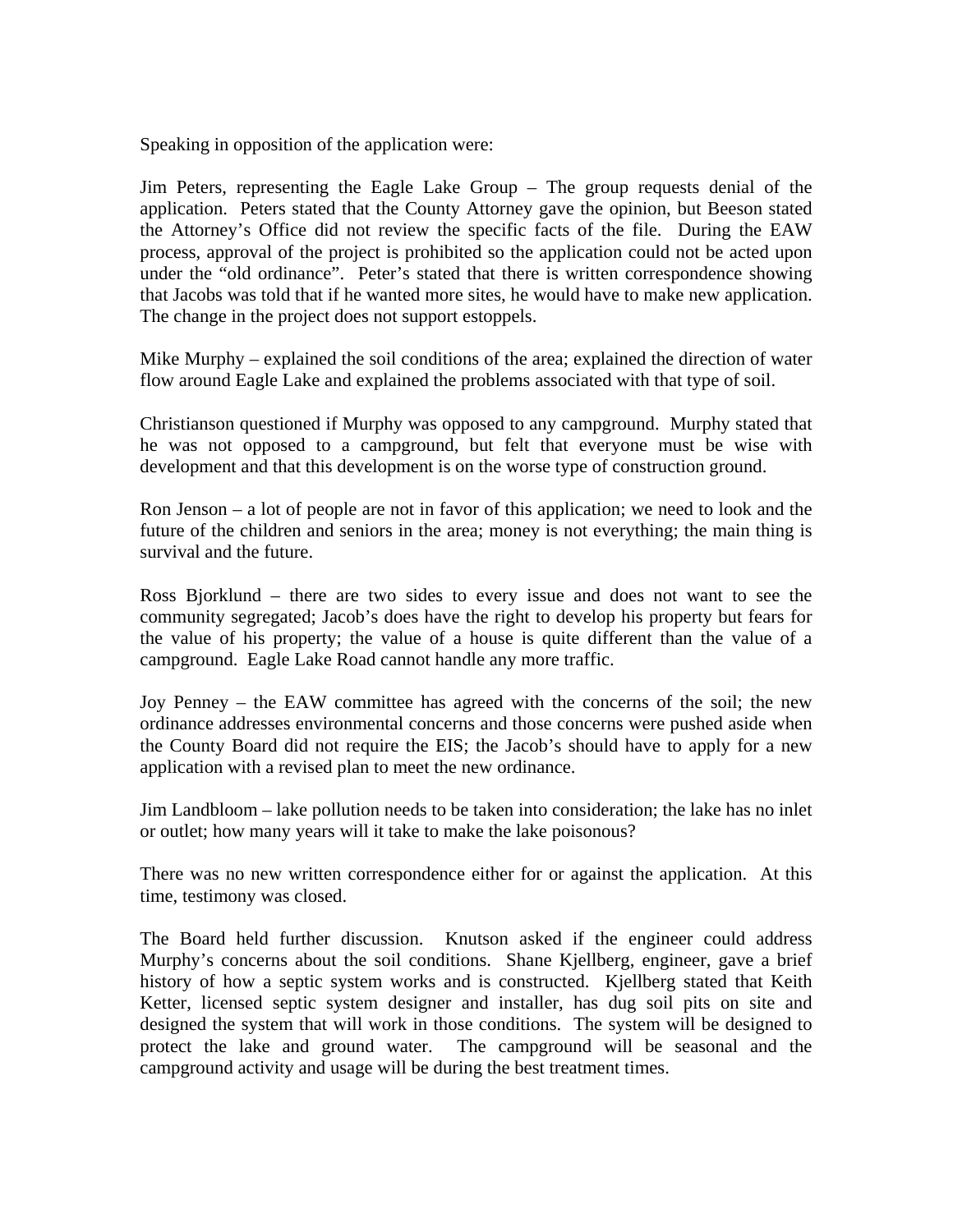Christianson stated that the Board must be comfortable with either ordinance that will be followed. Christianson stated that the Board has usually used the ordinance that was in effect at the time of the application. P. Johnson stated that this is the first campground that has been reviewed after being delayed in the ordinance change; Knutson stated that the Board has constantly stated that the ordinance in effect at the time of application would be used. Knutson felt that the new ordinance should not be used. Bruflodt stated that what is right for the property, in relation to soils, site conditions and density, must be done.

Kovala stated that if the application had been able to be acted upon right away under the old ordinance, the Board probably would not have approved 74 units. Kovala felt this number would have been cut in half. Kovala stated that during his discussion with Beeson, Kovala expressed to Beeson that 54 units were too many and that he did not like the boat launching area.

Knutson stated that he would be comfortable with 18 boat slips, 44 sites and no boat ramp. McGovern felt that the 54 units were too many and the boat ramp was too close to the swimming area and should be eliminated. Moritz felt the septic system needed to be engineered and seen up front. Moritz was also concerned about the wetland and sensitive areas and felt a conservation easement should be placed on these areas. Moritz did agree with Knutson's numbers.

Johnston felt there were two issues – density and water activity. Johnston felt that the project should fall under the old ordinance. Johnston stated that the original application requested 46 units, not 54 and asked how the number changed. Johnston stated that he could support 46 but not 54. P. Johnson stated that the EAW was completed using 54 units.

Knutson stated that the EIS reversal had stipulations and asked P. Johnson to read those stipulations which included: approval contingent on the issuance of required permits including, but not limited to the following: conditional use permit issued by Becker County; change of zone issued by Becker County; Wetland Replacement Permit issued by Becker County SWCD, NPDES permit issued by MPCA; SWPPP permit issued by MPCA; Entrance permit and turning lane permit issued by MN DOT; sewage treatment system permit issued by Becker County; land alteration permit issued by Becker County; and site permits issued by Becker County, which the Board felt mitigated the impacts of the proposed project.

Lien stated that it is his opinion that the density is the issue, not which ordinance should be applied. The old ordinance did not guarantee a specific number, just set a maximum limit. Lien stated that he could not support 54 units, but could support no more than 46 units.

**Motion:** Christianson made a motion to approve a change of zone from agricultural to water oriented commercial and approve a conditional use permit for 50 RV sites and the rest of the proposal as present on the revised site plan. Johnston second. A vote was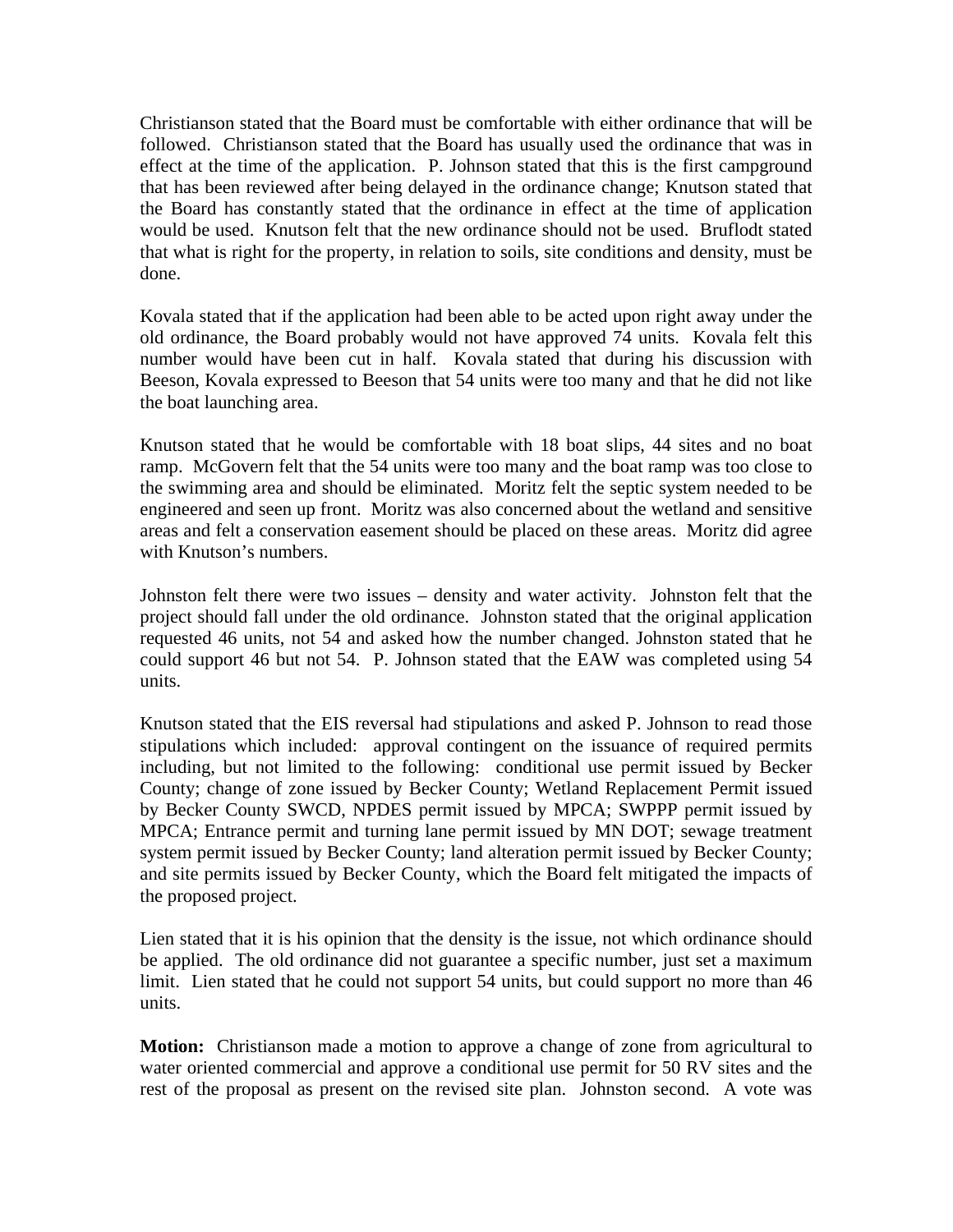taken with Christianson and Johnston in favor of the motion. The rest of the members voted against the motion. Motion failed.

Kovala made a motion to approve the change of zone from agricultural to water oriented commercial and approve a conditional use permit for 46 RV sites, 18 boat slips, a conservation easement buffer around the wetland and bay area on the north end of the property; with the stipulation that the boat ramp be eliminated; and implement remaining EAW and SWPP plan based on the fact that the conditions placed on the project by the Negative Declaration of the EAW and termination of the EIS and Negative Declaration would not be a detriment to the surrounding area and would mitigate any impacts of the proposed project. Knutson second. All in favor except McGovern. Motion carried.

**SECOND ORDER OF BUSINESS: Marie Zander.** Request a Change of Zone from Commercial to Residential and approval of a Certificate of Survey for three tracts of land; 2.23 acres, 2.41 acres and 2.63 acres in size; for the property described as: N 450 ft of govt Lot 3, Section 32, TWP 142, Range 36; Savannah Township. PID Number 27.0178.000. The proiperty is located on County Road 46 and is on Boot Lake.

P. Johson stated that due to a medical emergency, no one would be present to explain the application and suggested that the application be moved to the end of the agenda.

**THIRD ORDER OF BUSINESS: Patricia Potts.** Request a Change of Zone from Commercial to Residential for one tract of land, 4.48 acres in size for the property described as: Pt Govt Lot 5; Section 6, TWP 139, Range 38; Toad Lake Township. PID Number 33.0080.000. The property is located at 21566 Co Hwy 37.

Steve Langlie, Anderson Land Surveying, explained the application. This tract of land has been a problem area for the County for several years. This is an attempt to correct the problem and is probably the best way to settle the issue. This would be a 4-acre tract of land.

Johnston stated that the mobile home does not meet the setbacks. Langlie stated that was correct. Kovala questioned where the mobile home could be relocated without doing major land alteration. Langlie felt that the mobile home could be moved closer to the old roadbed. Langlie felt there were issues that still needed to be resolved with Parcel 209 to make sure MN DOT released the old road and that it reverted back to the Pott's property.

P. Johnson stated that the mobile home is in violation because it was moved onto the property without permits. P. Johnson also stated that the change of zone should not be approved without a buildable area. Langlie stated that there is a large area between contours 1520 and 1530 that should allow enough room for the mobile home to be relocated. P. Johnson stated that the septic system would also have to be certified or updated.

Further discussion was held regarding the ownership of the old roadbed. Thorkildson questioned how the property was accessed. Langlie stated that the property was accessed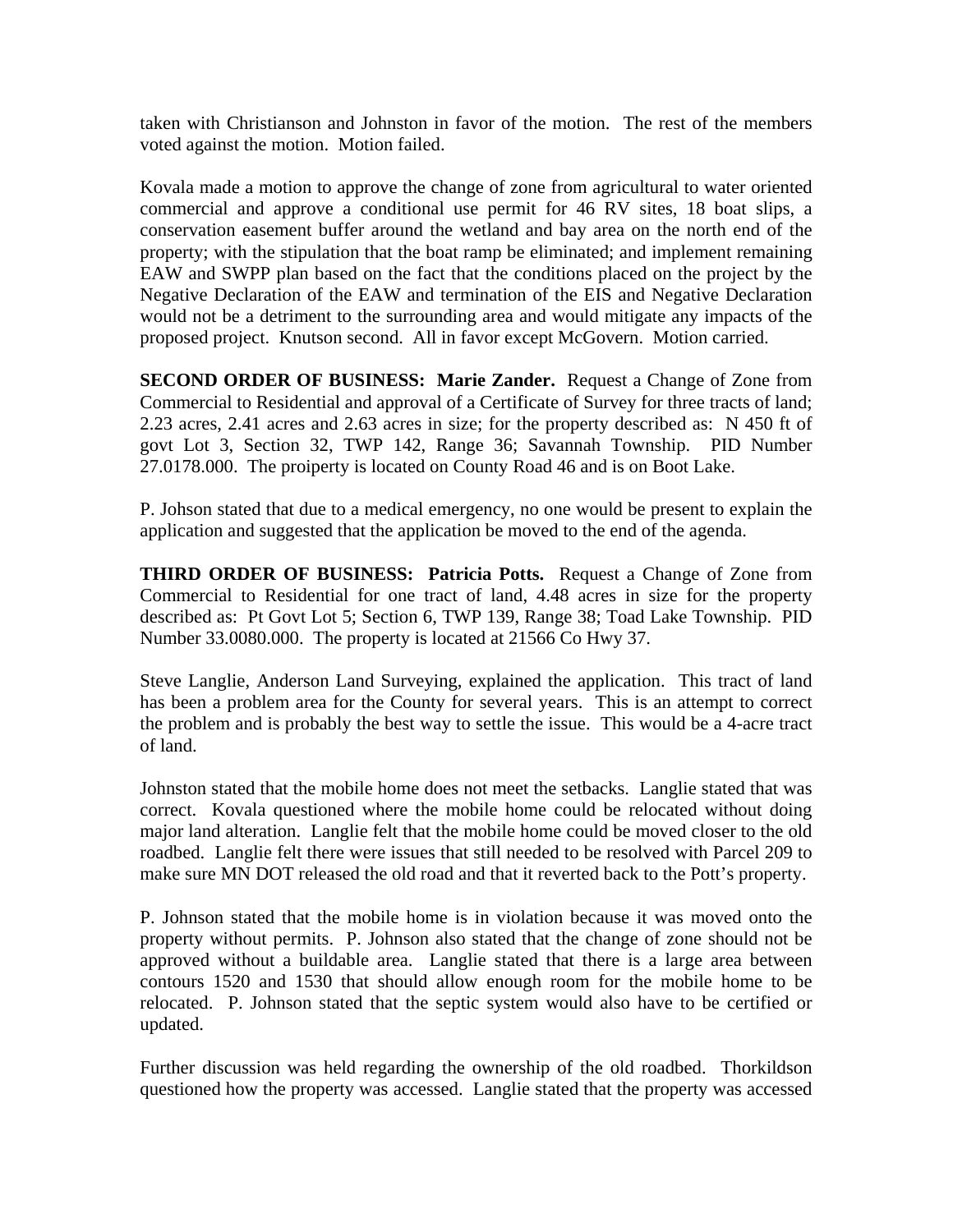from County Hwy 37, not Hwy 34. Christianson questioned if the property could be rezoned agricultural rather than spot zoning to residential. P. Johnson stated that the tract is large enough to be rezoned to agricultural.

No one spoke in favor of the application. No one spoke against the application. There was no written correspondence either for or against. Testimony closed.

Further discussion was held regarding the size of the lot, buildable area, location of the mobile home, moving the mobile home and the 60-day rule. P. Johnson felt the application should be tabled, define the buildable area, stake out a location for the mobile home and have the Board revisit the site.

At this time, Langlie asked to table the issue. Langlie asked how long they had to table the issue. P. Johnson stated, that because of the violation, the application could be tabled until next month. P. Johnson re-stated that an area needed to be staked out to show where the mobile home would be relocated by the next information meeting. Johnston felt that the status of the old road also needed to be resolved. P. Johnson stated she would check with MN DOT and the County Engineer. Langlie stated that he could get a title opinion for the property.

**FOURTH ORDER OF BUSINESS: Contractor's Leasing.** Request a Conditional Use Permit for Gravel Excavation in an Agricultural Zone for the property described as: NE ¼ SE ¼; NW ¼ SE ¼ & S ½ SE ¼; Section 29, TWP 138, Range 43; Cormorant Township. PID Numbers 06.0403.000 & 06.0407.000. The property is located at 12917 - 115th St.

P. Johnson explained that this project completed an mandatory EAW. The EAW needed a better reclamation plan, which has been received from Nancy Kaeding, Contractor's Leasing.

Mark Aunstad, Houston Engineering, explained the application to the Board. Bruflodt questioned if Contractor's Leasing had any photos of areas that have already been reclaimed. Tony Kost, Contractor's Leasing, stated that they were not prepared to answer those types of questions. P. Johnson stated that currently, there were no reclaimed areas within Becker County. Kost stated that, in the mined areas, the top soil would be removed, the gravel taken out, and the top soil replaced to look as natural as possible.

McGovern questioned if US Fish and Wildlife had commented. P. Johnson stated that a letter had been received in response to the public hearing but not in response to the EAW. McGovern questioned if there would be a buffer between the USFW property and the gravel pit. Kost stated that the road separates the two properties.

Moritz questioned the traffic pattern and the direction of the traffic. Moritz also questioned if provisions have been taken to handle traffic hazards. Kost stated that it would be difficult to answer those types of questions because the traffic flow would depend on the direction and size of project needing the gravel. Kost stated that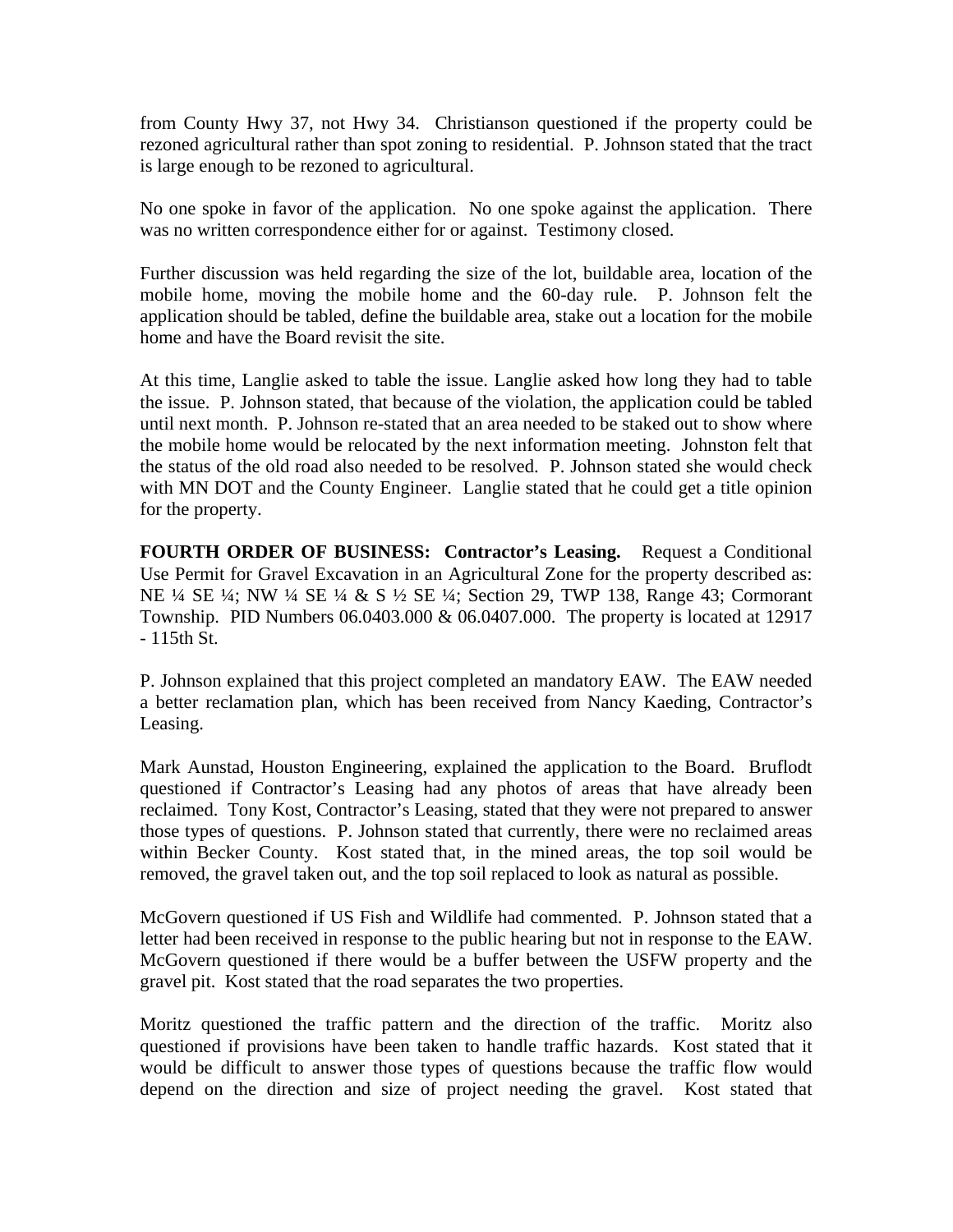everything to the West of this property is already zoned for gravel mining. This is the furtherest east that the gravel goes. The traffic will go west, then either north or south. The traffic will not go east.

Speaking in favor of the application was Everett Pualson. Paulson stated that he is surrounded by gravel pits and likes it.

Speaking in opposition to the application was Roger Haugen. Haugen is concerned about the trucks, dust and noise. Haugen lives 2 ¾ miles from the pit and can hear the noise. He is also concerned about the wildlife.

Written correspondence was received from:

Brad Wentz, Becker County Highway Engineer stating that the County will require help with blading and dust control for any work in excess of typical operations.

Larry Kinder – concerned about the traffic and large trucks being used on  $115<sup>th</sup>$  St, the nesting area of the prairie chicken and the property values.

Scot Kahan, Wetland District Manager – with concerns about the wetland production areas in close proximity of the project.

At this time, testimony was closed. The Board held further discussion regarding the number of residents along  $115<sup>th</sup>$  St, the traffic on Co Rd 145, the activities in the surrounding properties and truck safety. Bruflodt felt that Contractor's Leasing should meet with the County Highway Engineer to address his concerns. Christianson questioned if Contractor's Leasing had a safety director. Kost stated that their safety director was the State.

**Motion:** W. Johnson made a motion to approve the conditional use permit for gravel excavation in an agricultural zone based on the fact that it is compatible with the surrounding area with the stipulation that Contractor's Leasing meet with the County Highway Engineer to come up with a plan to address the County Highway Engineer's road concerns. Thorkildson second. All in favor except Moritz and McGovern. Motion carried. Moritz stated that he was opposed to the project because of lack of travel plans.

**FIFTH ORDER OF BUSINESS: Matt Krause.** Request a Conditional Use Permit for a commercial business consisting of recreational equipment repair and storage shed in an Agricultural Zone for the property described as: NE ¼ of Lot 9; Section 33, TWP 138, Range 40; Burlington Township. PID Number 03.0351.000. The project is located at 31683 Eagle Lake Road. THIS IS AN AFTER THE FACT PERMIT.

Krause explained the application to the Board. Krause would like a conditional use permit for shop on his property and storage shed.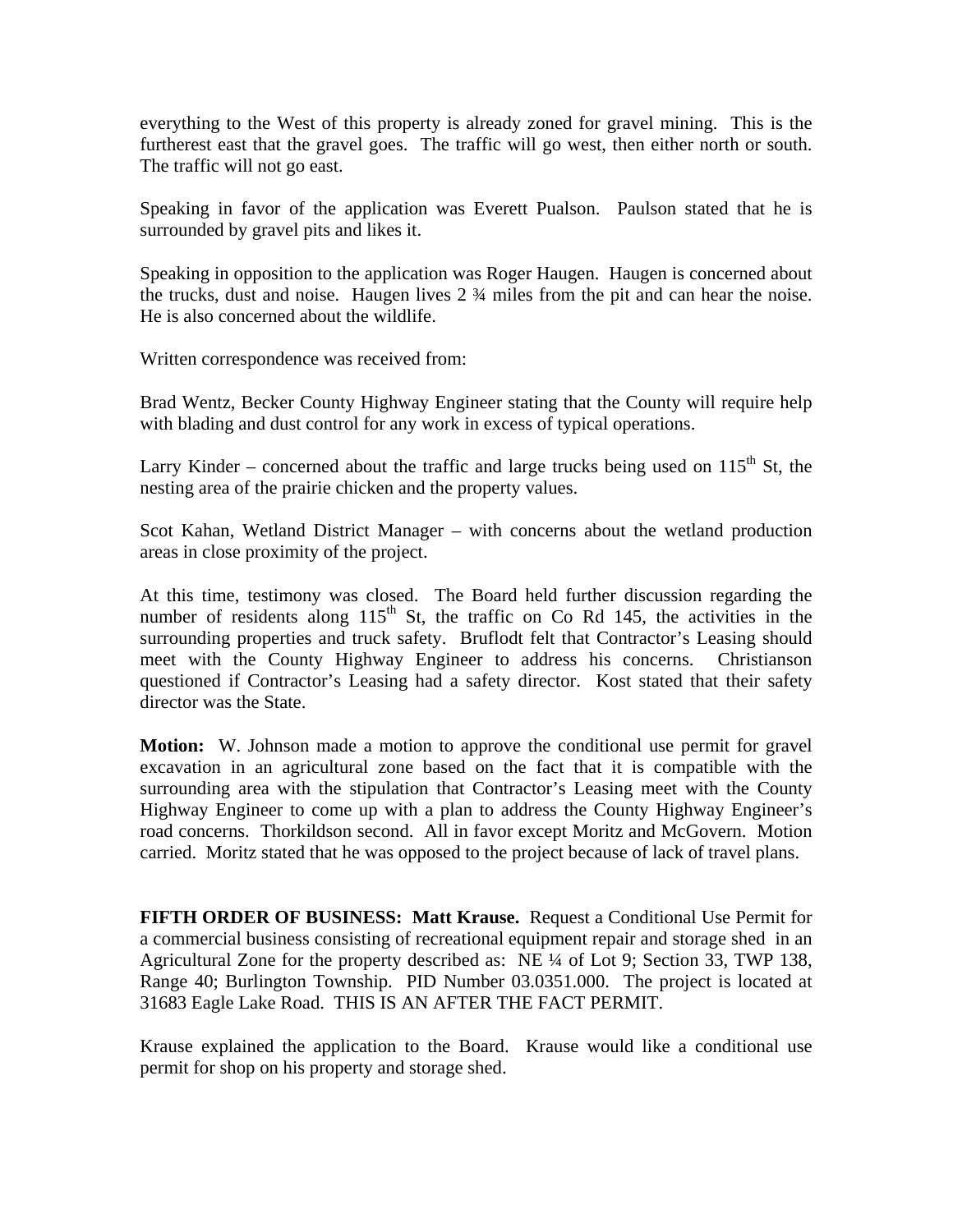Kovala stated the he considered this property as a junkyard and cannot support a conditional use permit with the condition of the property. If the property were cleaned up, he would reconsider. Krause stated that he has been working all week and has made considerable improvements.

W. Johnson asked if Krause plans to store everything outside. Krause stated that some things could be parked below the hill, which would be out of sight from the road. Thorkildson questioned if the business was repair or storage. Krause stated that the business is mostly a repair business with winter storage. McGovern referred to the letter sent to Krause on 10/16/06 and what he has done to comply with the letter. Krause stated that he submitted the applications. P. Johnson stated that a site permit was not issued prior to construction. A site permit has been submitted, but has not been approved pending the outcome of the conditional use permit. P. Johnson further stated that this is an after the fact request and fines will be imposed.

Speaking in favor of the application was Scott Viste. Viste stated that the property has been cleaned up considerably and that Krause is only trying to make a living.

No one spoke in opposition to the application. Written correspondence was received from Kay Furey and Darrell Bauder with concerns and in opposition. At this time, testimony was closed.

The Board held discussion. Knutson felt that Krause needed to improve the condition of the property before a conditional use permit is considered. Knutson asked P. Johnson if Krause could finish the structure. P. Johnson stated that the structure is already in violation because a permit was not obtained before construction. P. Johnson stated that the structure could be finished with the understanding that there will be fines imposed on the final approval of the permit and that if the conditional use permit is not granted the structure cannot be used for a business and can only be used for personal storage.

Discussion was held regarding the need for fencing or screening. Discussion was also held regarding the application being tabled to allow applicant to clean up the property and once the property is cleaned up it will have to stay that way and will be made a condition of the conditional use permit, if granted. This would have to be done by the next informational meeting, which would be December 14, 2006.

At this time, Krause requested that his application be tabled until the December meeting.

**SIXTH ORDER OF BUSINESS: Carol Graham.** Request a Change of Zone from Agricultural to Residential and approval of a certificate of survey for 2 tracts of land; 3.1 acres and 2.0 acres for the proeprty described as Pt of Govt Lot 3; Section 20, TWP 138, Range 40, Burlington Township. The property is located at 13128 Frazee Road.

Scott Walz, surveyor, explained the application to the Board. A year ago, the property was split into two tracts. Now, the request is to further subdivide the one tract into two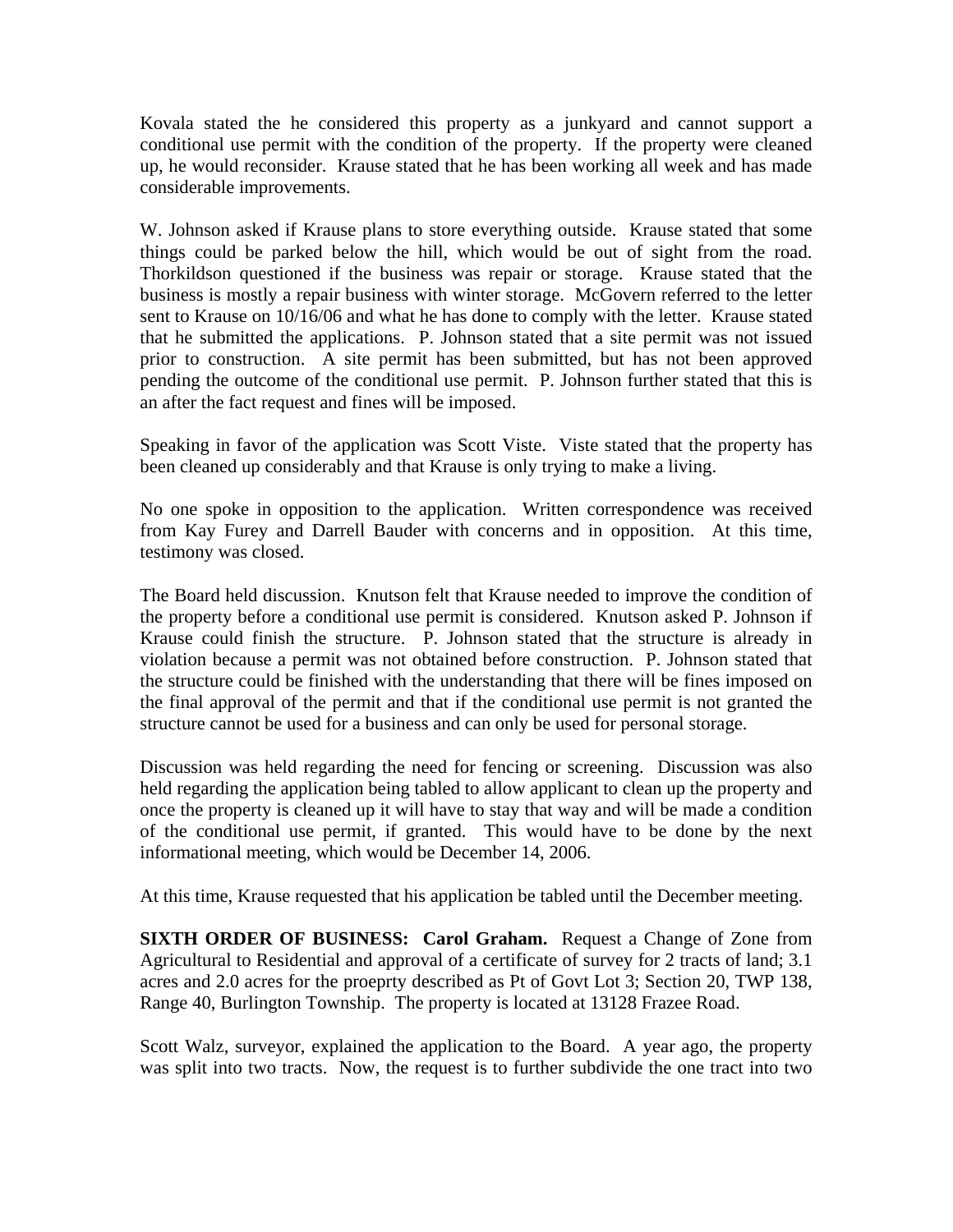smaller tracts. Little Acorn Lake is not recognized as a lake, but as a wetland. The proposed tracts meet the criteria fo the Zoning Ordinance and Subdivision Ordinance.

No one spoke in favor of the application. No one spoke against the application. There was no written correspondence either for or against the application. Ron Royer stated that his property is south of the Graham property and has used the present access, which crosses the Graham property for 30 years. Currently there are no easements documents and is concerned about what will happen to the access.

Walz stated that the Grahams will provide an easement. Johnston questioned if the access could be moved. Walz stated that the access could be moved, but the Grahams are willing to give easement and that can be a condition of approval.

At this time, testimony was closed. Further discussion was held regarding location, easement and size of the lots.

**Motion:** Christianson made a motion to approve the change of zone from agricultural to residential and approve the certificate of survey subject to the driveway easement being granted to the property owner to the South based on the fact that the application is compatible with the surrounding area. Knutson second. All in favor except Moritz. Motion carried.

**SEVENTH ORDER OF BUSINESS: Jeff Baker.** Request a Conditional Use Permit for a wood shop for manufacturing furniture in an Agricultural Zone for the property described as: SE ¼ SE ¼; Section 26, TWP 139, Range 37; Wolf Lake Township. PID Number 37.0102.000. The property is located at 51835 - 170th St.

The application was explained by Baker. Baker owns and operates Smokey Hills Furniture, which the store is located in Osage. Baker and his son make the furniture for the store and are the only employees. They would like to make the furniture at this site.

No one spoke in favor of the application. No one spoke against the application. There was no written correspondence either for or against the application. At this time, testimony was closed.

The Board held discussion. Kovala stated that the closest neighbor to the project was about two miles away and that this is a very remote area.

**Motion:** Kovala made a motion to approve a conditional use permit to allow a commercial operation consisting of a wood shop for manufacturing furniture in an agricultural zone based on the fact that the project would not be detrimental to the surrounding area. Moritz second. All in favor. Motion carried.

**EIGHTH ORDER OF BUSINESS: Marie Zander.** Request a Change of Zone from Commercial to Residential and approval of a Certificate of Survey for three tracts of land; 2.23 acres, 2.41 acres and 2.63 acres in size; for the property described as: N 450 ft of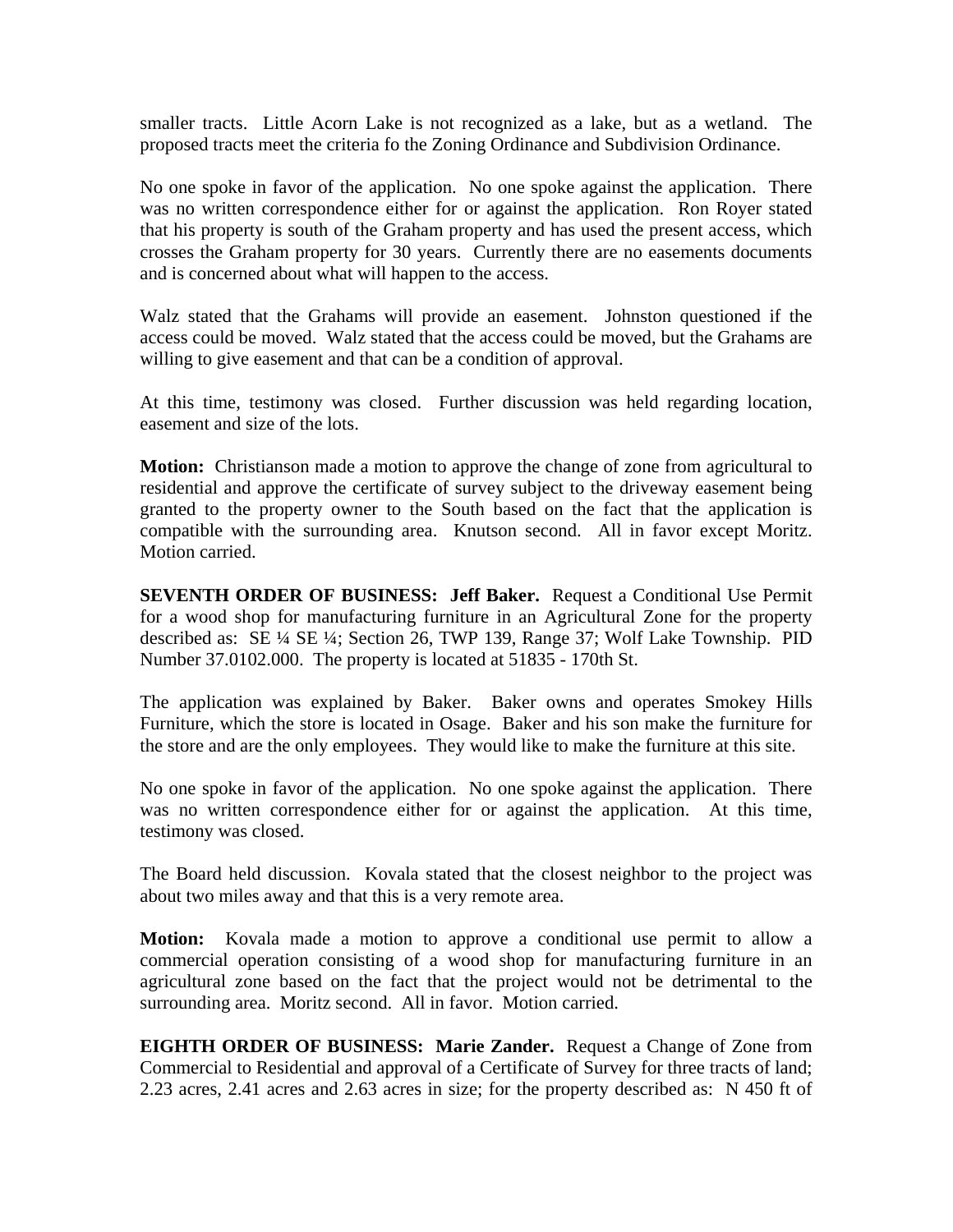govt Lot 3, Section 32, TWP 142, Range 36; Savannah Township. PID Number 27.0178.000. The proiperty is located on County Road 46 and is on Boot Lake.

P. Johnson explaind the application to the Board. The request is for a change of zone from commercial to residential and approval of a certificate of survey for three tracts of land. The certificate does meet the criteria of the Zoning Ordinance.

No one in favor of the application. No one spoke in opposition to the application. There was one letter from Brad Wentz, Becker County Highway Engineer. Wentz stated that new access are not allowed within 500 feet of a road intersection and other arrangements will need to be made to provide access to Co Hwy 46 for Tracts B & C. At this time, testimony was closed.

The Board held discussion. Kovala stated that this property was an old resort and was zoned commercial in the original comprehensive plan. Currently there is no evidence of a resort. P. Johnson stated that an easement would have to be provided for Tracts B  $&$  C to access Co Hwy 46 through Tract A and the current access.

**Motion:** Kovala made a motion to approve the change of zone from commercial to residential and approve the certificate of survey for three tracts of land with the stipulation that an easement be provided for Tracts B  $\&$  C to access Co Hwy 46 through the current access on Tract A based on the fact that the application meets the criteria of the Zoning Ordinance. W. Johnson second. All in favor. Motion carried.

## **NINTH ORDER OF BUSINESS: Final Plat of Ice Cracking Cove, Tea Cracker LLC, Developer.**

P. Johnson explained that the preliminary plat was approved in May 2005 for 19 lots with the a change of zone from agricultural to residential with the stipulation that approval must be given by the DNR regarding the natural topographic divide between lakes, and that the plat have proper road access.

P. Johnson explained that the DNR did approve the topographic divide between the lakes and that the lots are the appropriate size for each lake. One road has been bonded, but is waiting for final paperwork from County Attorney.

Larry Nygard, developer, stated that the final plat is the same as the preliminary plat.

No one spoke in favor of the application. No one spoke against the application. At this time, testimony was closed.

**Motion:** Johnston made a motion to approve the final plat of Ice Cracking Cove for 19 lots based on the fact that the final plat meets the criteria of the Zoning Ordinance and Subdivision Ordinance. Moritz second. All in favor. Motion carried.